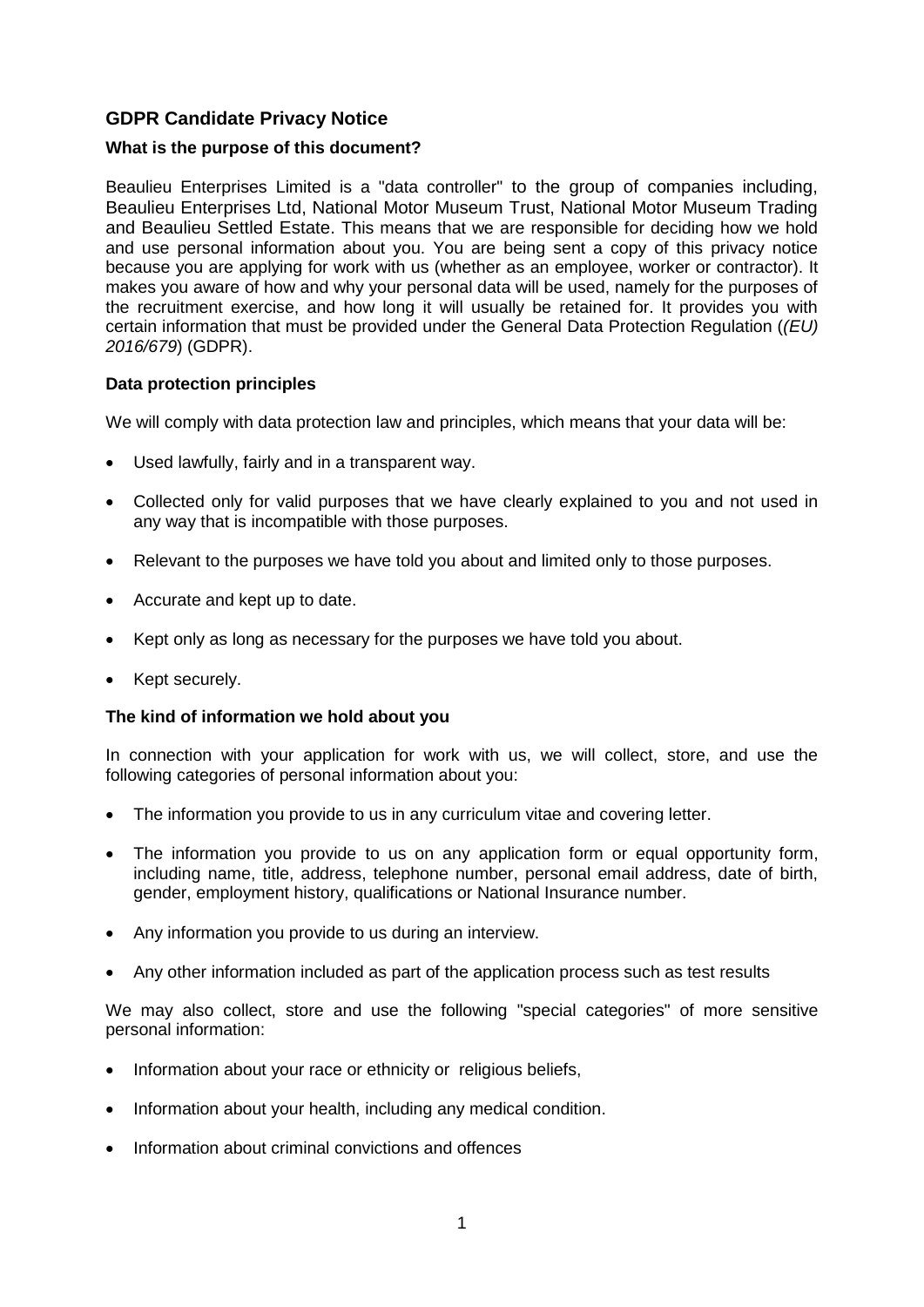## **How is your personal information collected?**

We collect personal information about candidates from the following sources:

- You, the candidate.
- Recruitment agencies, from which we collect information in relation to your application for work with us including employment history, qualifications etc.
- Credit reference agencies, from which we collect information in relation to your credit history.
- Disclosure and Barring Service in respect of criminal convictions.
- Your named referees, from whom we collect information in relation to your employment history

## **How we will use information about you**

We will use the personal information we collect about you to:

- Assess your skills, qualifications, and suitability for the role.
- Carry out background and reference checks, where applicable.
- Communicate with you about the recruitment process.
- Keep records related to our hiring processes.
- Comply with legal or regulatory requirements.

It is in our legitimate interests to decide whether to appoint you to a particular role since it would be beneficial to our business to appoint someone to that role.

We also need to process your personal information to decide whether to enter into a contract of employment with you.

Having received your CV and covering letter or an application form and the results from any tests, we will then process that information to decide whether you meet the basic requirements to be shortlisted for the role. If you do, we will decide whether your application is strong enough to invite you for an interview. If we decide to call you for an interview, we will use the information you provide to us at the interview to decide whether to offer you the role. If we decide to offer you the role, we will then take up references and carry out any criminal record or other checks before confirming your appointment.

## **If you fail to provide personal information**

If you fail to provide information when requested, which is necessary for us to consider your application (such as evidence of qualifications or work history), we will not be able to process your application successfully. For example, if we require a credit check or references for this role and you fail to provide us with relevant details, we will not be able to take your application further.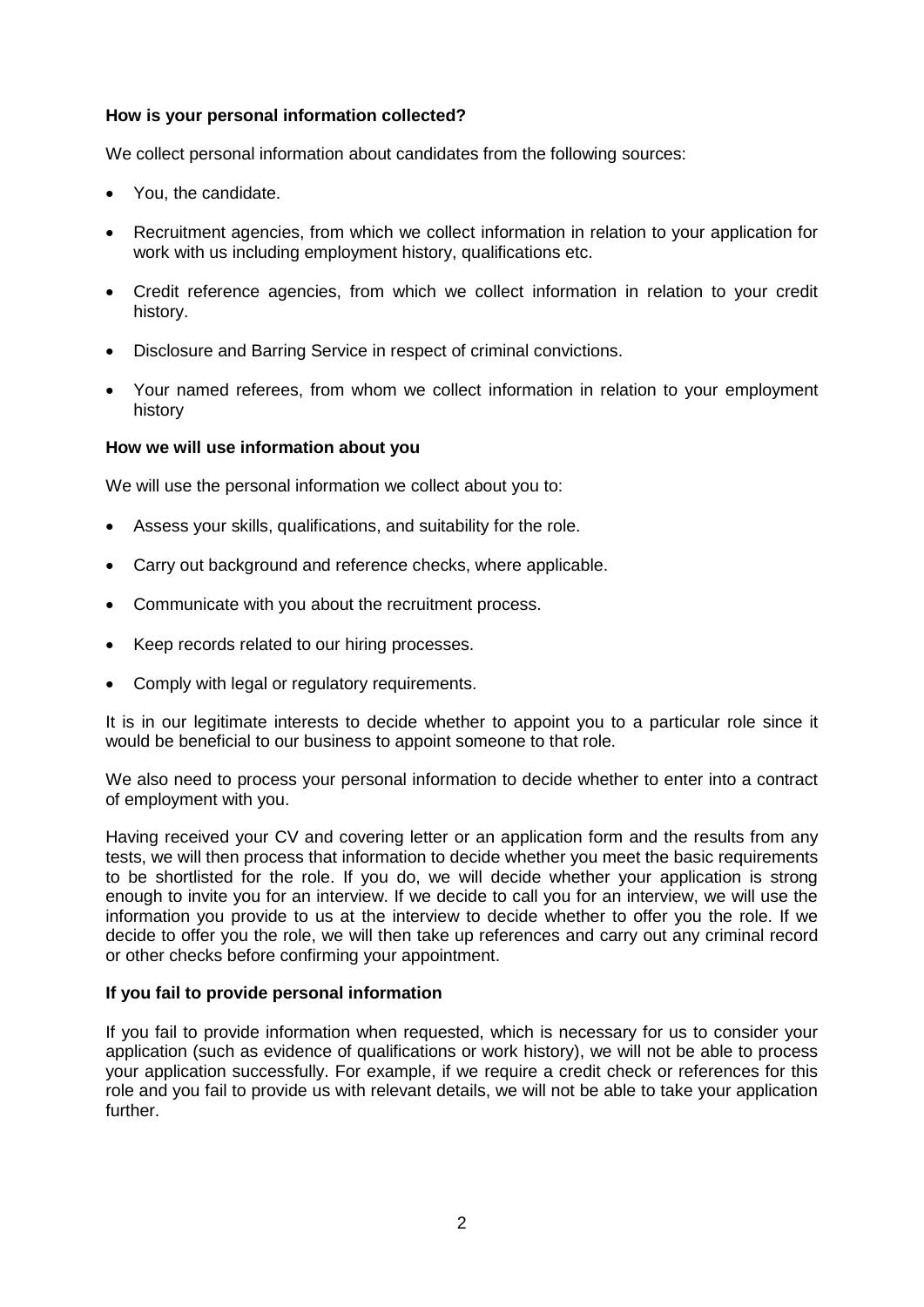## **How we use particularly sensitive personal information**

We will use your particularly sensitive personal information in the following ways:

- We will use information about your disability status to consider whether we need to provide appropriate adjustments during the recruitment process.
- Information about criminal convictions

We do not envisage that we will process information about criminal convictions.

#### **Information about criminal convictions for Security vacancies**

We are entitled to carry out a criminal records check in order to satisfy ourselves that there is nothing in your criminal convictions history which makes you unsuitable for the role. In particular:

• The role of Security Officer requires a high degree of trust and integrity so we would like to ask you to seek a basic disclosure of your criminal records history.

### **Automated decision-making**

You will not be subject to decisions that will have a significant impact on you based solely on automated decision-making.

### **Data sharing**

### **Why might you share my personal information with third parties?**

We will only share your personal information with the following third parties for the purposes of processing your application: for example, other group entities, any recruitment agencies involved in the process. All our third-party service providers and other entities in the group are required to take appropriate security measures to protect your personal information in line with our policies. We do not allow our third-party service providers to use your personal data for their own purposes. We only permit them to process your personal data for specified purposes and in accordance with our instructions.

#### **Data security**

We have put in place appropriate security measures to prevent your personal information from being accidentally lost, used or accessed in an unauthorised way, altered or disclosed. In addition, we limit access to your personal information to those employees, agents, contractors and other third parties who have a business need-to-know. They will only process your personal information on our instructions and they are subject to a duty of confidentiality. Details of these measures may be obtained from the ICT Operations Manager, John Montagu Building, Beaulieu, Brockenhurst, Hampshire, SO42 7ZN.

We have put in place procedures to deal with any suspected data security breach and will notify you and any applicable regulator of a suspected breach where we are legally required to do so.